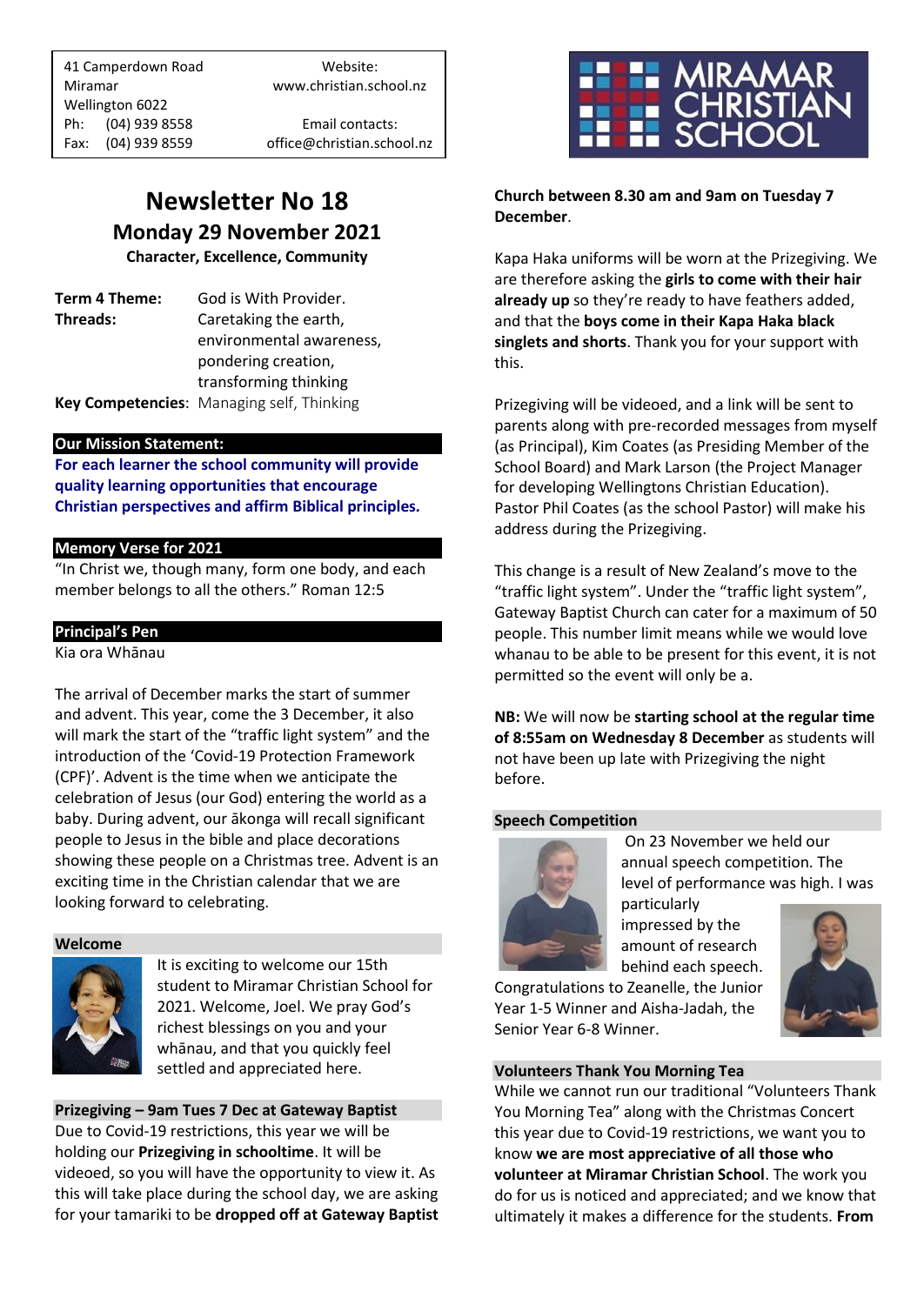## **us all at Miramar Christian School we say an enormous "thank you"!**

## **Preparation for the Robotics Competition**

Students are working hard on their Robotics. This year, all groups have assembled their robot and are coding its movements. It will be exciting to see how the robots perform in the upcoming competition.



#### **Beach Trip – Monday 13 December (p.m.)**

We are planning our Annual Beach Trip for Monday 13 December 2021. We are looking for vaccinated parent volunteers to assist with supervision of students in the water and on the beach. A notice with more details will be coming home later this week.

## **Wellington Christian Education Project**

**Invitation:** You are invited to a public meeting on Wednesday 8 December at 7:30pm at Capital Vineyard (147 Thorndon Quay, Pipitea, Wellington) where you will hear from Mark Larsen (Project Manager for developing Wellington's Christian Education) talk about the Wellington Christian Education Project and how it is tracking. You will also have a chance to ask questions. Please come and invite friends who may be interested to come too. Go to<http://www.wcep.nz/> to register your attendance.

#### **Video Message from Mark Larsen**

Mark Larson (Project Manager for developing Wellington's Christian Education) was going to address our school community at Prizegiving. Since the Prizegiving has become a 'student only event', he will be sending a recorded message for you. Please take the time to listen to this and share the good news with your friends.

## **Expressions of Interest**

The Wellington Christian Education Project is inviting expressions of interest in the new Christian School. To do this, please go to [http://www.wcep.nz/.](http://www.wcep.nz/) Please note this does not commit families to enrolling in the school but gives the project good data to share with the Ministry of Education to build a strong case for an increased "roll capacity".

## **Strategic Planning**

Every three years the School Board reviews and refreshes the schools Strategic Planning. This time has rolled around again. The School Boards latest planning can be found [here.](https://docs.google.com/presentation/d/1RuqMNZVJ8W36z7VeezqUBnEDT6njgaXo8qHzU8ekxQ8/edit#slide=id.ge6777dcdfc_0_277)

You are welcome to provide feed back to any of our School Board members or directly to Kim Coates our School Board Presiding Member at [botchair@christian.school.nz.](mailto:botchair@christian.school.nz)

## **2022 Attendance Dues**

Each year Peniel Trust reviews Attendence Dues. These are adjusted for inflation and to assist in covering property costs. The revised 2022 Attendance Dues are listed below. The table below shows how much it will cost, payment options, and how to qualify for a discount (10% discount for early payment in full before 28 Feb 2022, and 10% discount for two or more students at the school).

|            | Option A | Option B  | Option B |
|------------|----------|-----------|----------|
|            | Payment  | 1 payment | Annual   |
| Students   | for full | at the    | amount   |
|            | year by  | start of  | paid in  |
|            | 28 Feb   | each term | Option B |
| 1 Student  | \$648    | \$180     | \$720    |
| 2 Students | \$1,152  | \$324     | \$1,296  |
| 3 Students | \$1,728  | \$486     | \$1,944  |
| 4 Students | \$2,304  | \$648     | \$2,592  |

### **Covid-19 Protection Framework (CPF) or "traffic light system"**

A copy of the "CPF" is attached to this newsletter. This comes into effect after Friday 3 December 2021. The CPF has been translated into 27 languages on the Unite Against COVID-19 website. [Information and advice](https://govt.us3.list-manage.com/track/click?u=2f59fcd18a691d315b5a045cb&id=1de2d71d97&e=9f6dfc3458)  [translated into different languages](https://govt.us3.list-manage.com/track/click?u=2f59fcd18a691d315b5a045cb&id=1de2d71d97&e=9f6dfc3458) – Unite Against [COVID-19.](https://govt.us3.list-manage.com/track/click?u=2f59fcd18a691d315b5a045cb&id=1de2d71d97&e=9f6dfc3458)

## **Vaccination Passport**

To get your vaccination passport you need to sign up for "My COVID Record". **[How to sign up for My COVID](https://govt.us3.list-manage.com/track/click?u=2f59fcd18a691d315b5a045cb&id=e44494938d&e=9f6dfc3458)  Record – [Information in other languages.](https://govt.us3.list-manage.com/track/click?u=2f59fcd18a691d315b5a045cb&id=e44494938d&e=9f6dfc3458)**

## **Required identification to get your Vaccination Passport: -**

To sign up for My COVID Record, users will need to provide one of the following documents as confirmation of their identity.

A New Zealand:

- driver licence
- passport
- birth certificate (if issued after January 2003)
- or citizenship certificate
- Or an Australian:
	- passport
	- birth certificate

If someone has been vaccinated but doesn't have an ID, they can call 0800 222 478 to request a My Vaccine Pass. They should have their National Health Index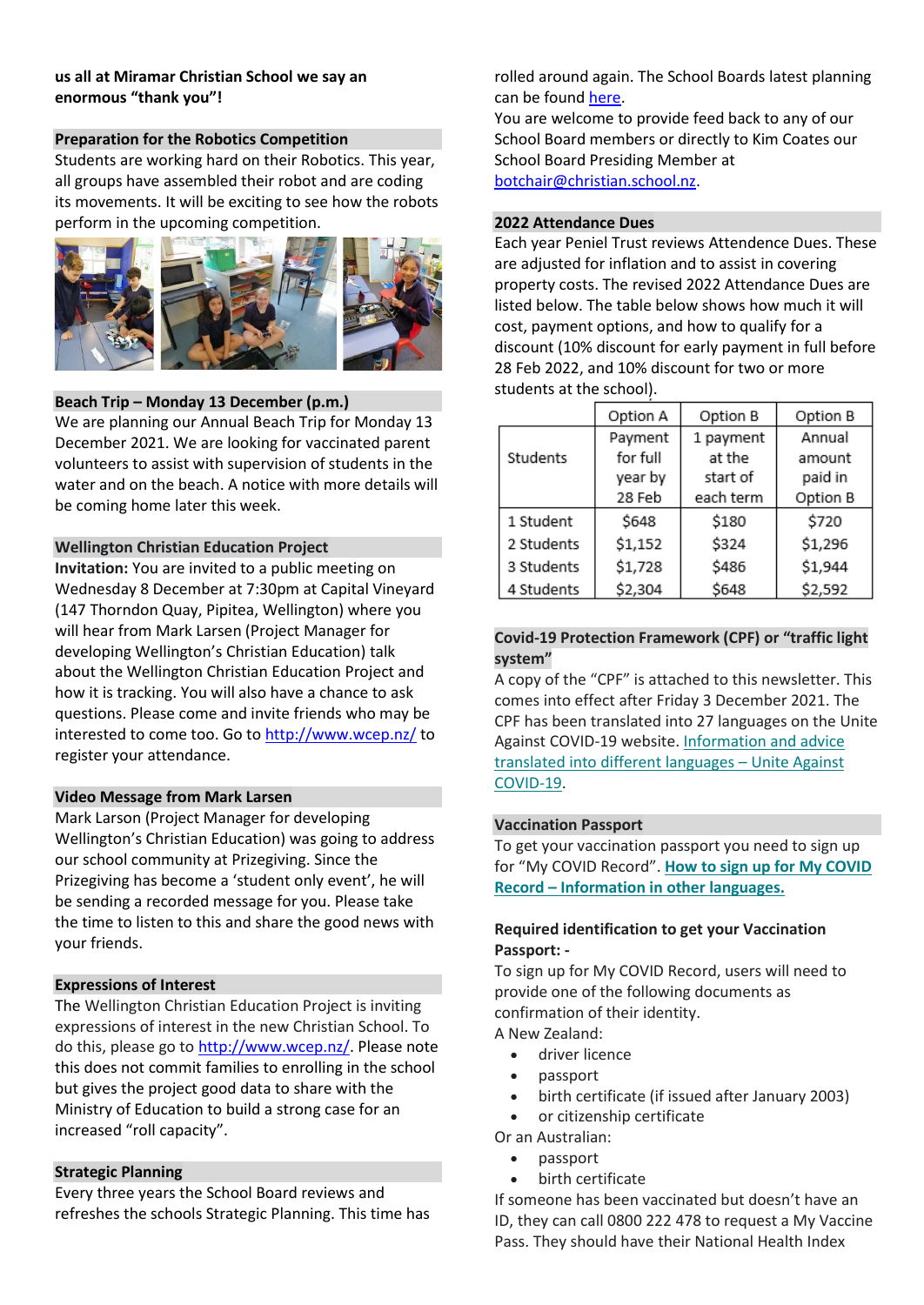(NHI) number ready, but if they don't have it, they may instead be asked a few questions to confirm their identity (for example, name and date of birth).

#### **Covid 19 Public Health Order**

Please be assured that all staff, volunteers, and other workers working with our ākonga from today are vaccinated. Thank you to all those who volunteer and work at our school who have already provided us with their evidence of vaccination.

## **Swimming**

We have two more swimming sessions. Thank you again to all whanau who have stepped forward to help with transport.

## **Prayer points: -**

#### **Thank God:**

- For students swimming lessons
- For all the good things God has planned for us.
- For the new website launched for the Wellington Christian Education Project.

#### **Please pray:**

- For the safety of all our staff, ākonga, and whanau as covid inches closer to Wellington.
- For the visibility of the Wellington Christian Education Trust among churches, Christians and other interested people in the wider Wellington region and quick spreading of the website.
- For our continued growth.
- God's guidance, wisdom, anointing, and protection on the work of the Peniel Trust and Mark Larsen as they work on the new vision for Christian Education in Wellington.
- For God's wisdom and blessing on the staff as they are extra busy with rethinking events for the current Covid world, involved in assessment and reporting work.
- That Miramar Christian School would be a blessing to the community and wider Wellington.
- For our prayer ākonga and their whanau: **Week 7:** Abhinav, Alfonso, Raiden, Oliver **Week 8:** Ifeyinwa, Audrey, Chirag, Mary

I thank you for your on-going commitment, support, and prayers. If we can help you with questions or concerns relating to your tamariki's education, please see your tamariki's class teacher or contact me (Kaye Gillies) on 021 293 5390. If you need privacy and/or a longer conversation, please book a time to talk with your classroom teacher or myself. We are here for you.

> Shalom and Ngā Mihi **Kaye Gillies Principal**

# **SCHOOL DIARY**

| <b>Every Mon</b>      | <b>Assembly 2:30pm</b>                    |  |
|-----------------------|-------------------------------------------|--|
| <b>Every Wed</b>      | <b>Subway ordered lunch (optional)</b>    |  |
| <b>Every Tues/Fri</b> | <b>Wheels Day / Wear PE Uniform</b>       |  |
| <b>Every Thurs</b>    | Technology (Yrs 7-8) 8:50am pick up       |  |
| <b>Every Fri</b>      | <b>Wheels Day / Wear PE Uniform</b>       |  |
|                       | Paid Music Lessons, 8:30am-10:45am        |  |
| <b>Every Sun</b>      | 10am Gateway Baptist – all welcome        |  |
| <b>NOVEMBER</b>       |                                           |  |
| Mon 29 Nov            | SHARED Assembly 2:30pm                    |  |
| Tues 30 Nov           | Swimming p.m.                             |  |
| <b>DECEMBER</b>       |                                           |  |
| Wed 1 Dec             | Y8 Graduation Assembly 12pm               |  |
| Thurs 2 Dec           | 8:50am Technology Bus (Y7/8)              |  |
| Thurs 2 Dec           | Heart Foundation a.m.                     |  |
| Thurs 2 Dec           | Kapa Haka p.m.                            |  |
| Thurs 2 Dec           | <b>Robotics Competition</b>               |  |
| Mon 6 Dec             | Assembly 2:30pm                           |  |
| Mon 6 Dec             | BoT, 6:30pm, Room 3                       |  |
| Tues 7 Dec            | MCS Prizegiving Practice and MCS          |  |
|                       | Prizegiving 9am @ Gateway                 |  |
| Tues 7 Dec            | Swimming p.m.                             |  |
| Wed 8 Dec             | EZ Miniball (TBC)                         |  |
| Fri 10 Dec            | School Reports sent home                  |  |
| Mon 13 Dec            | School Beach Trip p.m.                    |  |
| Tues 14 Dec           | Last day of Term 4 - school finishes 12pm |  |

## **We're climbing towards** the end of the year!



We are updating the Skool Loop app regularly. Dont forget to check our school app to avoid missing important end of year notices and events.

✔ Events ✔ Notices ✔ Push Notifications √ Newsletters √ Permissions Slips √ Contacts ✔ Absentees ✔ Parent Teacher Interviews

And check out the \*NEW\* translation function on our school notices

## Simple free download:

In Google play & App Store search 'Skool Loop' & choose our school once installed. App Store  $\blacktriangleright$  Google play